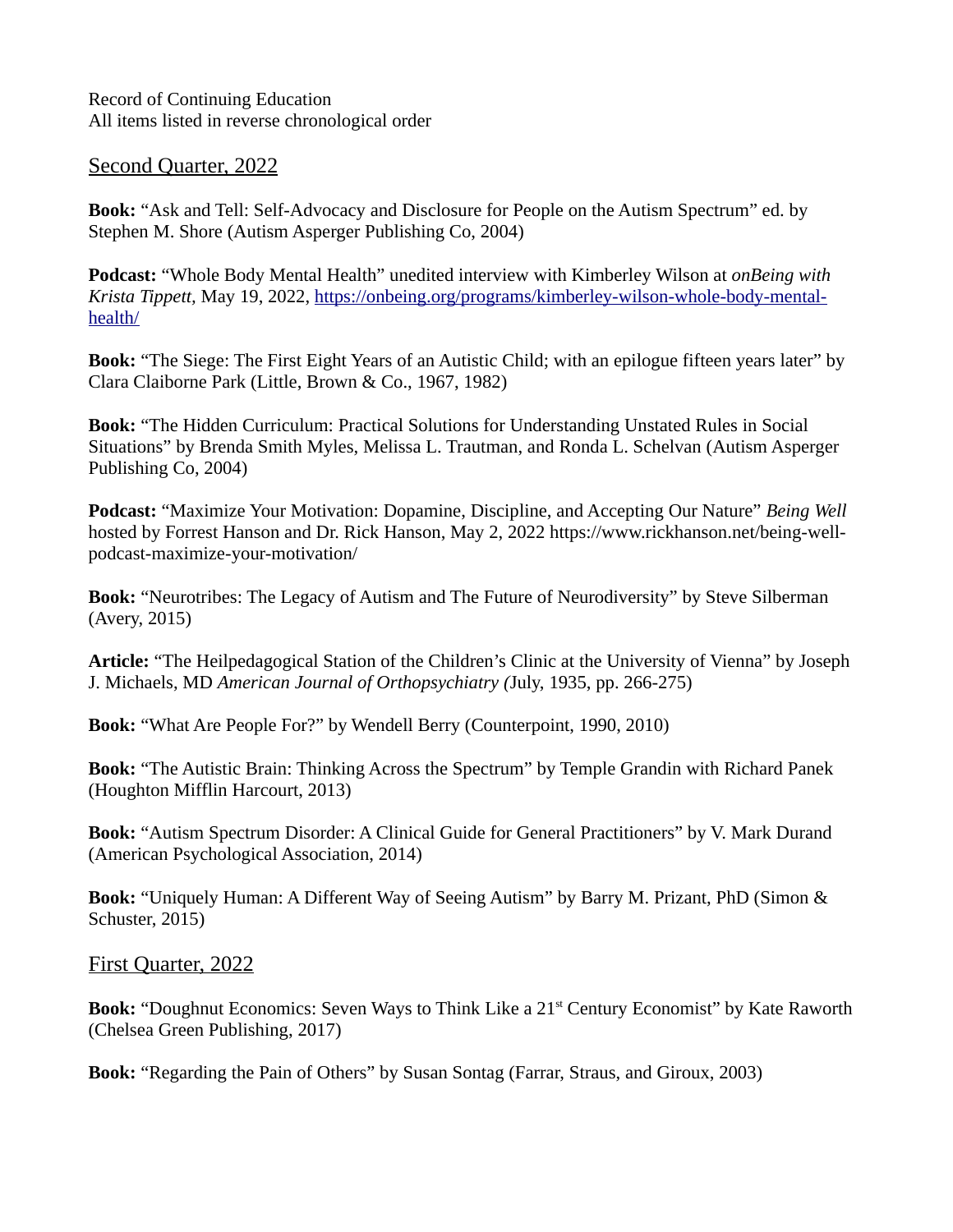**Book:** "Absence of Mind: The Dispelling of Inwardness From the Modern Myth of the Self" by Marilynne Robinson (Yale University Press, 2010)

**Podcast:** "Building Resilience Through Play" *The Brain Architects* podcast hosted by Sally Pfitzer, Center on the Developing Child at Harvard University, February 22, 2022

**Book:** "Born to Rebel: An Autobiography" by Benjamin E. Mays (Charles Scribner's Sons, 1971)

**Book: "**Women of Crisis: Lives of Struggle and Hope" by Robert Coles and Jane Hallowell Coles (Merloyd Lawrence Book, 1978)

**Podcast:** "Altered States, Shamanism, and Beliefs;" a *Fitmind* interview with Roger Walsh, MD by Liam McClintock, episode 72, July 17, 2021

**Course:** "Ethical Decision-Making in Supervision: Overview and Practical Application" by Dr. Cheryl Meola, PhD provided by Eastern AHEC, recorded February 19, 2020, completed February 17, 2022

**Course:** "Models, Techniques, Roles, and Functions in Clinical Supervision" by Advanced Counselor Training, LLC, February 14, 2022

**Book:** "An Enquiry Concerning the Principles of Morals" by David Hume (1751)

**Course:** "Trauma-Informed Clinical Supervision" Instructor Celeste Crawford; provided by Eastern AHEC, recorded June, 2020, completed February 7, 2022

**Podcast:** "A Cognitive Skill to Magnify Humanity" unedited interview with Trabian Shorters by Krista Tippett at OnBeing.org, February 3, 2022

**Podcast:** Rick Hanson, PhD "Self-Directed Neuroplasticity;" a *Fitmind* interview by Liam McClintock, episode 60, December 8, 2020

**Podcast:** James Nestor "The Science of Breathing;" a *Fitmind* interview by Liam McClintock, episode 61, December 22, 2020

**Book:** "The Moral Life of Children" by Robert Coles (Atlantic Monthly Press, 1986)

**Podcast:** Apkar V. Apkarian, Ph.D "Pain and Placebo;" a *Fitmind* interview by Liam McClintock, episode 79, October 12, 2021

Fourth Quarter, 2021

**Podcast:** David Perlmutter, MD "Nutrition for the Brain;" a *Fitmind* interview by Liam McClintock, episode 68, March 30, 2021

**Podcast:** Robynne Chutkin, MD "Your Microbiome & the Gut-Brain Connection;" a *Fitmind* interview by Liam McClintock, episode 70, April 27, 2021

**Podcast:** "The Fullness of Things" unedited conversation with Jane Hirshfield at *OnBeing with Krista Tippett,* December 16, 2021, https://onbeing.org/programs/jane-hirshfield-the-fullness-of-things/